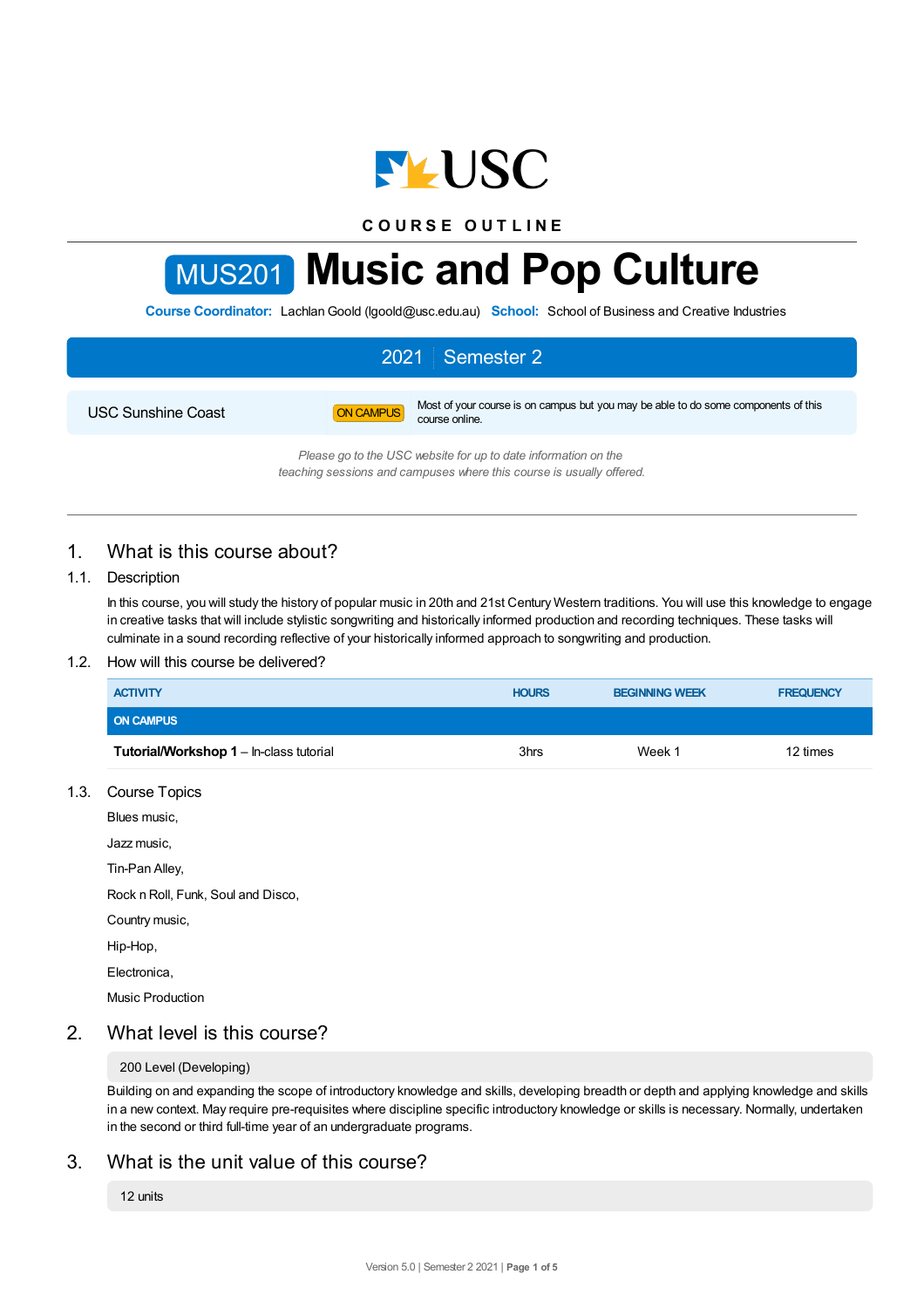# 4. How does this course contribute to my learning?

|     | <b>COURSE LEARNING OUTCOMES</b>                                                                                                               | <b>GRADUATE QUALITIES</b>                                                 |
|-----|-----------------------------------------------------------------------------------------------------------------------------------------------|---------------------------------------------------------------------------|
|     | On successful completion of this course, you should be able to                                                                                | Completing these tasks<br>successfully will contribute to<br>you becoming |
|     | Analyse and assess the connection between key historical events, cultural contexts, politics, music<br>and popular culture                    | Sustainability-focussed                                                   |
|     | Build critical discussions regarding popular music and its cultural and social context using key<br>academic frameworks.                      | Knowledgeable                                                             |
| 3   | Develop an intermediate knowledge of song and lyric writing based on the practices of relevant<br>historical periods in popular music.        | Knowledgeable                                                             |
|     | Develop an intermediate knowledge of record and music production based on the practices of<br>relevant historical periods in music recording. | Knowledgeable                                                             |
| 【5】 | Produce a recorded music artefact of your own creative work taking into consideration particular<br>historical music production processes.    | Creative and critical thinker                                             |

# 5. Am Ieligible to enrol in this course?

Refer to the USC [Glossary](https://www.usc.edu.au/about/policies-and-procedures/glossary-of-terms-for-policy-and-procedures) of terms for definitions of "pre-requisites, co-requisites and anti-requisites".

#### 5.1. Pre-requisites

Not applicable

## 5.2. Co-requisites

Not applicable

5.3. Anti-requisites

Not applicable

5.4. Specific assumed prior knowledge and skills (where applicable)

Not applicable

# 6. How am Igoing to be assessed?

### 6.1. Grading Scale

Standard Grading (GRD)

High Distinction (HD), Distinction (DN), Credit (CR), Pass (PS), Fail (FL).

## 6.2. Details of early feedback on progress

An opportunity exists in every workshop to produce and perform creative work individually and/or in small peer groups. Using assessment criteria and an assessment rubric, provided to students prior to commencing, students will self-assess and peer assess throughout the entire course. This assessment will be moderated and finalised by the Course Coordinator.

## 6.3. Assessment tasks

| <b>DELIVERY</b><br><b>MODE</b> | <b>TASK</b><br>NO. | <b>ASSESSMENT</b><br><b>PRODUCT</b>       | <b>INDIVIDUAL</b><br><b>OR GROUP</b> | <b>WEIGHTING</b><br>$\frac{9}{6}$ | <b>WHAT IS THE</b><br><b>DURATION /</b><br>LENGTH? | <b>WHEN SHOULD I</b><br><b>SUBMIT?</b> | <b>WHERE SHOULD I</b><br><b>SUBMIT IT?</b>               |
|--------------------------------|--------------------|-------------------------------------------|--------------------------------------|-----------------------------------|----------------------------------------------------|----------------------------------------|----------------------------------------------------------|
| All                            | 1                  | Artefact - Creative                       | Individual                           | 30%                               | 7 minutes                                          | Week 5                                 | <b>Online Assignment</b><br>Submission                   |
| All                            | 2                  | <b>Written Piece</b>                      | Individual                           | 30%                               | 2000 words                                         | Week 10                                | Online Assignment<br>Submission with<br>plagiarism check |
| All                            | 3                  | Artefact - Creative,<br>and Written Piece | Individual                           | 40%                               | 2-5 minute<br>recording and<br>500 words           | Exam Period                            | <b>Online Assignment</b><br>Submission                   |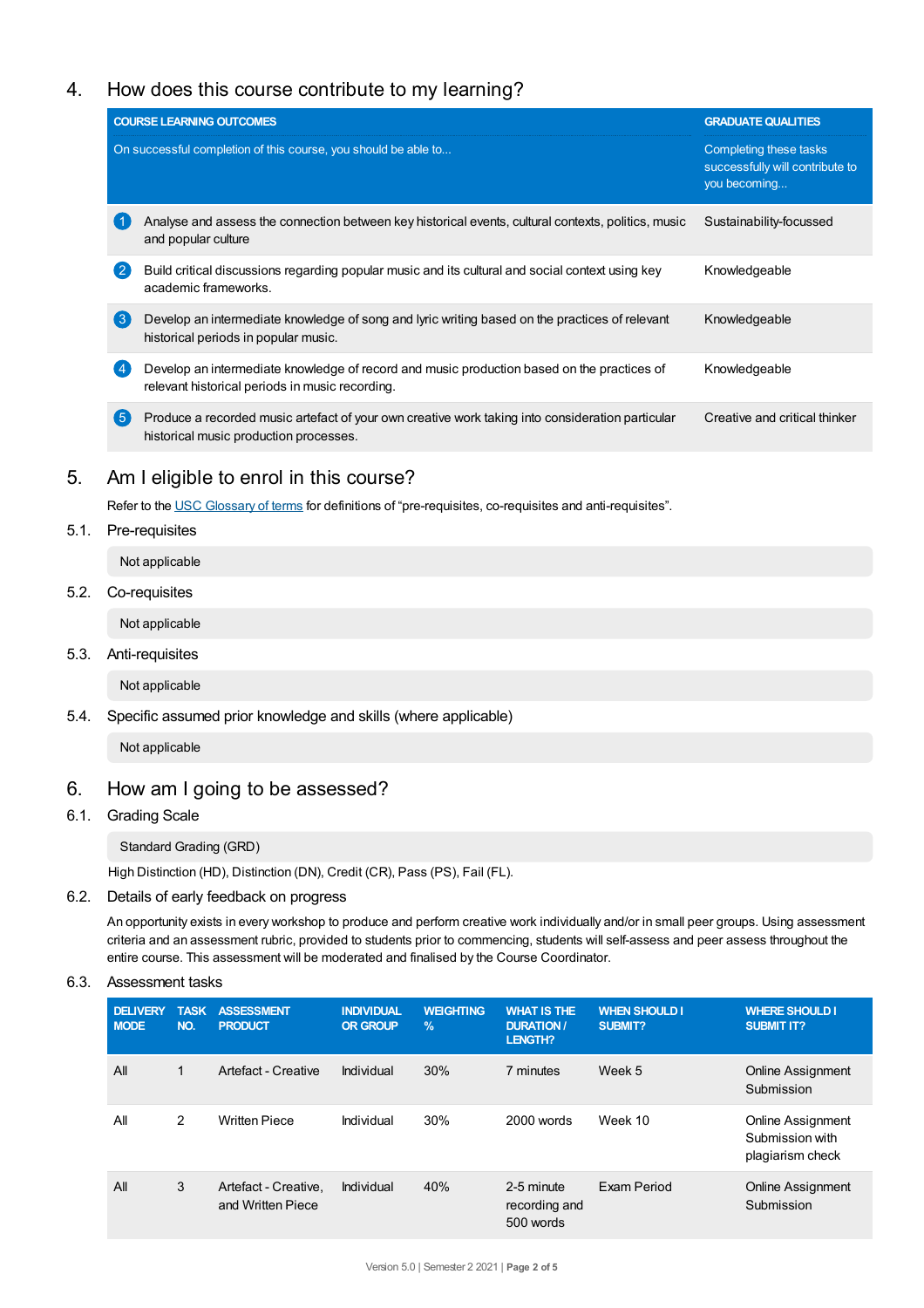#### **All - Assessment Task 1:** Presentation of a Producer and Production Innovation

| <b>GOAL:</b>     | In this assessment, you will present your research on a producer or particular production innovation from the 19th and 20th<br>century recording industry.                                                                                                              |                                                                                      |                                     |  |  |
|------------------|-------------------------------------------------------------------------------------------------------------------------------------------------------------------------------------------------------------------------------------------------------------------------|--------------------------------------------------------------------------------------|-------------------------------------|--|--|
| <b>PRODUCT:</b>  | Artefact - Creative                                                                                                                                                                                                                                                     |                                                                                      |                                     |  |  |
| <b>FORMAT:</b>   | You will select and research a music producer or innovative production technique with reference to a particular historical<br>period and develop a 7-minute oral presentation discussing the historical context, technical information and reasoning of<br>your choice. |                                                                                      |                                     |  |  |
| <b>CRITERIA:</b> | No.                                                                                                                                                                                                                                                                     |                                                                                      | <b>Learning Outcome</b><br>assessed |  |  |
|                  |                                                                                                                                                                                                                                                                         | Demonstration relevant research of music production topic                            | $(1)$ $(4)$                         |  |  |
|                  | 2                                                                                                                                                                                                                                                                       | Demonstration of technical understanding of the music production topic               | $\overline{4}$                      |  |  |
|                  | 3                                                                                                                                                                                                                                                                       | Demonstration of creative understanding and application of music production topic    | (4)                                 |  |  |
|                  | 4                                                                                                                                                                                                                                                                       | Developing an engaging and concise presentation including digital presentation tools |                                     |  |  |
|                  |                                                                                                                                                                                                                                                                         |                                                                                      |                                     |  |  |

## **All - Assessment Task 2:** Analysis of a Song of your Choice

| <b>GOAL:</b>     | In this assessment, you will select a song from a particular time period and research, analyse and discuss the work and its<br>social and cultural context.                                                                                                                                            |                                                                                   |                                     |  |  |
|------------------|--------------------------------------------------------------------------------------------------------------------------------------------------------------------------------------------------------------------------------------------------------------------------------------------------------|-----------------------------------------------------------------------------------|-------------------------------------|--|--|
| <b>PRODUCT:</b>  | <b>Written Piece</b>                                                                                                                                                                                                                                                                                   |                                                                                   |                                     |  |  |
| <b>FORMAT:</b>   | You will select and research a song of your choosing and perform a multimodal analysis of the work with reference to the<br>cultural and social context and its perceived meaning. You will engage in aural analysis and research to identify, analyse<br>and evaluate elements in your selected work. |                                                                                   |                                     |  |  |
| <b>CRITERIA:</b> | No.                                                                                                                                                                                                                                                                                                    |                                                                                   | <b>Learning Outcome</b><br>assessed |  |  |
|                  | 1                                                                                                                                                                                                                                                                                                      | Demonstration of relevant research of your chosen song                            | 024                                 |  |  |
|                  | 2                                                                                                                                                                                                                                                                                                      | Demonstration of ability to analyse musical elements of the work                  | $(2)$ $(3)$                         |  |  |
|                  | 3                                                                                                                                                                                                                                                                                                      | Demonstration of ability to apply a multimodal framework to your analysis         | 02                                  |  |  |
|                  | 4                                                                                                                                                                                                                                                                                                      | Demonstration of the relevance of the work within its cultural and social context | $1$ $\mathbf{I}$ 2                  |  |  |
|                  |                                                                                                                                                                                                                                                                                                        |                                                                                   |                                     |  |  |

## **All - Assessment Task 3:** Historic Production of Original Song

| <b>GOAL:</b>    | In this assessment, you will apply your knowledge as a songwriter to produce a original creative work using a historically<br>relevant production approach.                                                                                                                                                                                                                                                      |
|-----------------|------------------------------------------------------------------------------------------------------------------------------------------------------------------------------------------------------------------------------------------------------------------------------------------------------------------------------------------------------------------------------------------------------------------|
| <b>PRODUCT:</b> | Artefact - Creative, and Written Piece                                                                                                                                                                                                                                                                                                                                                                           |
| <b>FORMAT:</b>  | You will demonstrate your knowledge of popular music history and its associated production and songwriting practices to<br>develop an original stylised recording of a song. You will apply the technical approaches outlined in the learning materials<br>to create a sound recording and outline in a 500-word brief of what your original production intentions were and the<br>technical processes involved. |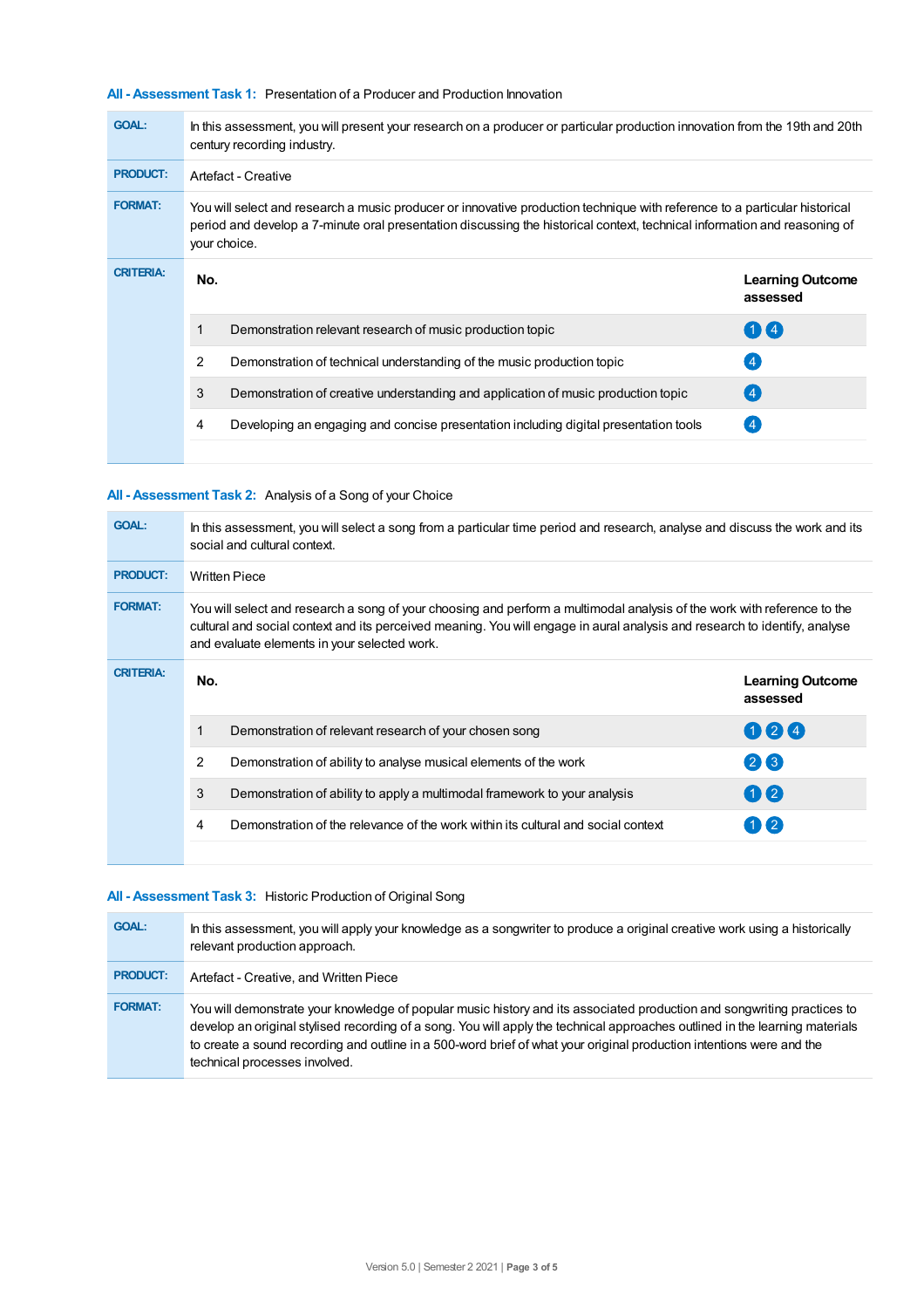| <b>CRITERIA:</b> | No. | <b>Learning Outcome</b><br>assessed                                                                                   |             |
|------------------|-----|-----------------------------------------------------------------------------------------------------------------------|-------------|
|                  | 1   | Implementation of technical processes in the stylised sound recording                                                 | $5^{\circ}$ |
|                  | 2   | Demonstration of creative approaches to stylised sound recording                                                      | 46          |
|                  | 3   | Demonstration of ability to align stylistic intentions as outlined in the written brief with the<br>recorded artefact | 34          |
|                  | 4   | Demonstrate stylised approach to songwriting and lyric writing.                                                       | 36          |
|                  |     |                                                                                                                       |             |

# 7. Directed study hours

A 12-unit course will have total of 150 learning hours which will include directed study hours (including online if required), self-directed learning and completion of assessable tasks. Directed study hours may vary by location. Student workload is calculated at 12.5 learning hours per one unit.

# 8. What resources do I need to undertake this course?

Please note: Course information, including specific information of recommended readings, learning activities, resources, weekly readings, etc. are available on the course Blackboard site– Please log in as soon as possible.

#### 8.1. Prescribed text(s) or course reader

There are no required/recommended resources for this course.

## 8.2. Specific requirements

Nil

## 9. How are risks managed in this course?

Risk assessments have been performed for all laboratory classes and a low level of health and safety risk exists. Some risk concerns may include equipment, instruments, and tools; as well as manual handling items within the laboratory. It is your responsibility to review course material, search online, discuss with lecturers and peers and understand the risks associated with your specific course of study and to familiarise yourself with the University's general health and safety principles by reviewing the online [induction](https://online.usc.edu.au/webapps/blackboard/content/listContentEditable.jsp?content_id=_632657_1&course_id=_14432_1) training for students, and following the instructions of the University staff.

# 10. What administrative information is relevant to this course?

## 10.1. Assessment: Academic Integrity

Academic integrity is the ethical standard of university participation. It ensures that students graduate as a result of proving they are competent in their discipline. This is integral in maintaining the value of academic qualifications. Each industry has expectations and standards of the skills and knowledge within that discipline and these are reflected in assessment.

Academic integrity means that you do not engage in any activity that is considered to be academic fraud; including plagiarism, collusion or outsourcing any part of any assessment item to any other person. You are expected to be honest and ethical by completing all work yourself and indicating in your work which ideas and information were developed by you and which were taken from others. You cannot provide your assessment work to others.You are also expected to provide evidence of wide and critical reading, usually by using appropriate academic references.

In order to minimise incidents of academic fraud, this course may require that some of its assessment tasks, when submitted to Blackboard, are electronically checked through SafeAssign. This software allows for text comparisons to be made between your submitted assessment item and all other work that SafeAssign has access to.

#### 10.2. Assessment: Additional Requirements

Your eligibility for supplementary assessment in a course is dependent of the following conditions applying:

The final mark is in the percentage range 47% to 49.4% The course is graded using the Standard Grading scale You have not failed an assessment task in the course due to academic misconduct.